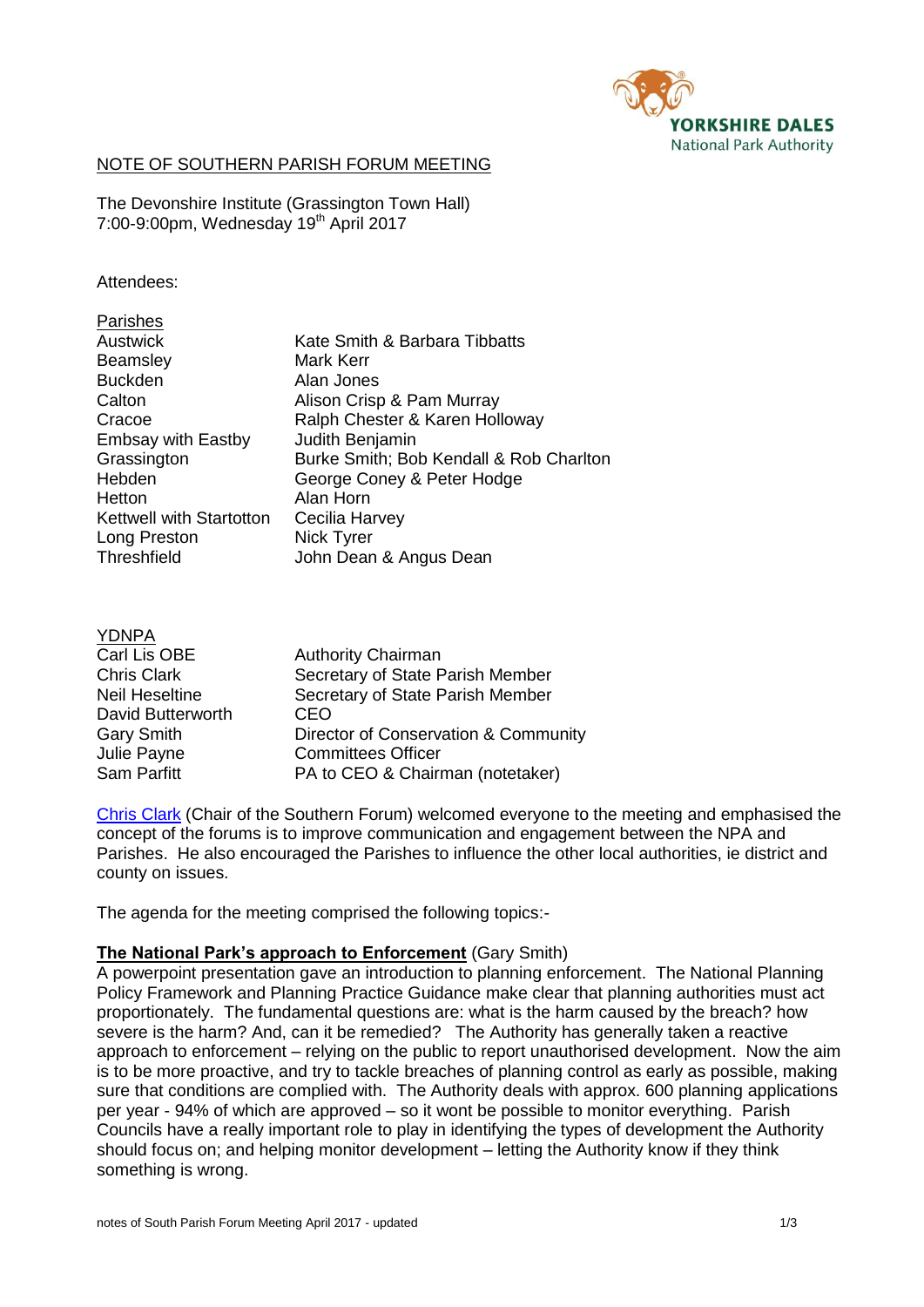Councillors felt it would be beneficial if the Authority could provide more information, including putting consultation responses on the website; notifying parishes of any changes to conditions after permission has been granted; and providing regular updates to any parish that has reported an issue.

## **Updating the National Park Management Plan (Gary Smith)**

The process for updating the Plan is about to commence with the first public consultation scheduled to start around the middle of May. Gary Smith explained why the Plan is important, and how Parishes can get involved in influencing what goes in it. His powerpoint presentation explained the fundamentals of how the Plan is produced, and the timetable. Parishes are encouraged to respond to the consultation. They can also pass on their views through the Parish Forum or via the Parish Members of the Authority.

The current [Plan](http://www.yorkshiredalesmanagementplan.org.uk/see-the-national-park-management-plan) contains 53 objectives, 45 of which have made significant progress (examples of which were shown in a powerpoint [presentation](http://www.yorkshiredales.org.uk/living-and-working/parish-councils-and-meetings/parish-forums/NPMP-achievements.pdf) prior to the start of the meeting).

The updated plan will be produced by a Steering Group made up of 14 bodies, representing landowners, businesses, local authorities and government agencies, as well as the National Park Authority. Lots of other organisations will also have an input including local residents, businesses, and visitors.

The aim is to have a realistic and widely-supported Plan so that some good things get done in the National Park over the next 5 years.

The Authority certainly doesn't have all the answers – local communities need to have an input.

# **Housing Bill (Gary Smith)**

Government is consulting on its Housing White paper 'Fixing our Broken Housing Market' which sets out how the Government intends to boost housing supply. The consultation closes on 2 May 2017. The proposals would have implications for the National Park. Although our Local Plan is generally in accordance with the white paper proposals, the critical question is whether the new target of 55 dwellings per year (including conversions) can be met. It is anticipated that half of these would have local occupancy restrictions or be affordable housing to rent.

### **Future of Land Management (Neil Heseltine)**

Neil gave a brief resume of why the future of farming post-Brexit has become a hot topic. He highlighted that farmers rely on subsidies. The National Park Authority fully recognises the potential implications for farm businesses if subsidies are reduced as a consequence of Brexit – in addition to the economic impacts, having fewer farm businesses would ultimately affect the landscape and character of the dales.

Neil has been involved at national level with National Parks England on a group looking at the Future of Farming in National Park. This group has developed a policy discussion paper, which is being submitted to Government for consideration. Its aim is to shape a new approach to sustainable land management, enabling all farmers within National Parks to be proactive environmental managers as well as producing high quality food – thus helping rural economies to become more sustainable.